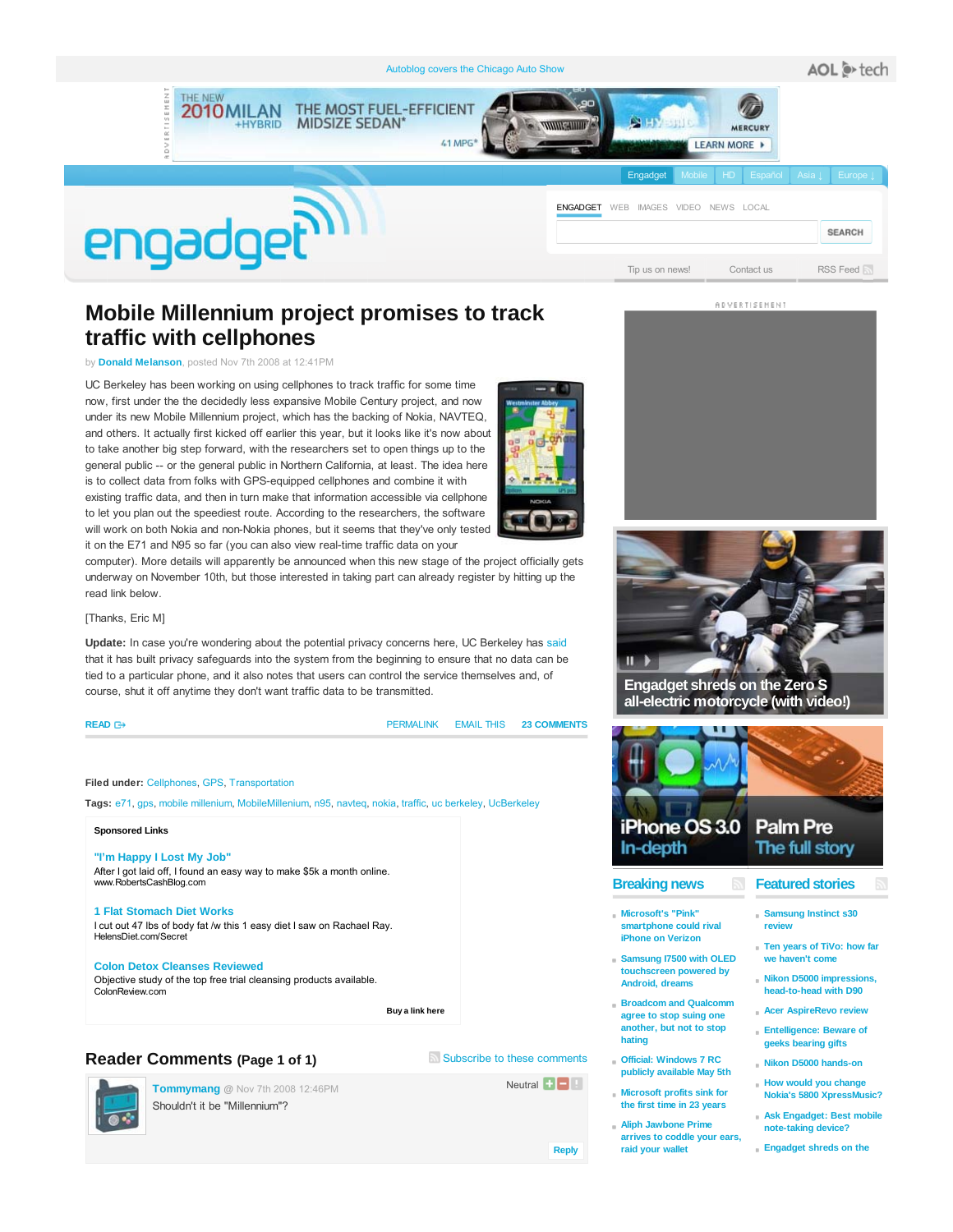| Flashpoint @ Nov 7th 2008 12:58PM                                                                                                                                                                                                                                                                                                                                                                        | Neutral $\blacksquare$ |
|----------------------------------------------------------------------------------------------------------------------------------------------------------------------------------------------------------------------------------------------------------------------------------------------------------------------------------------------------------------------------------------------------------|------------------------|
| and soon you will get text messages saying money has been deducted from your account<br>for speeding.                                                                                                                                                                                                                                                                                                    |                        |
|                                                                                                                                                                                                                                                                                                                                                                                                          | <b>Reply</b>           |
| $-T - $ Mov 7th 2008 1:01PM                                                                                                                                                                                                                                                                                                                                                                              | Neutral $\blacksquare$ |
| This is simultaneously cool and scary. Sacrificing privacy to get find the best way home?<br>Not sure I want that                                                                                                                                                                                                                                                                                        |                        |
|                                                                                                                                                                                                                                                                                                                                                                                                          | <b>Reply</b>           |
| <b>Jeff</b> @ Nov 7th 2008 1:15PM                                                                                                                                                                                                                                                                                                                                                                        |                        |
| So what if you have your cellphone and are walking next to a busy street How does it<br>know you aren't in a car?                                                                                                                                                                                                                                                                                        |                        |
|                                                                                                                                                                                                                                                                                                                                                                                                          | <b>Reply</b>           |
| michas_pi@ Nov 7th 2008 1:29PM                                                                                                                                                                                                                                                                                                                                                                           | Neutral $\Box$         |
| Humans walk slower than a car usually drives. GPS can estimate velocity, not just<br>direction.                                                                                                                                                                                                                                                                                                          |                        |
| That said, if you run really fast next to a busy road, will you be able to fool the system?<br>:)                                                                                                                                                                                                                                                                                                        |                        |
| michas_pi @ Nov 7th 2008 1:30PM                                                                                                                                                                                                                                                                                                                                                                          | Neutral $\blacksquare$ |
| This seems like a big invasion of privacy. Do not want.                                                                                                                                                                                                                                                                                                                                                  |                        |
|                                                                                                                                                                                                                                                                                                                                                                                                          |                        |
|                                                                                                                                                                                                                                                                                                                                                                                                          | <b>Reply</b>           |
| Look all you want @ Nov 7th 2008 3:04PM                                                                                                                                                                                                                                                                                                                                                                  | Neutral $\Box$         |
| What are you hiding or what do you not want people to find out? The way I see it, people<br>who are scared about "Invasion of Privacy" are trying to hide something and should be<br>sought out anyway.                                                                                                                                                                                                  |                        |
| Do you think anyone watching these systems cares that you go to a grocery store at<br>Mid-Night, or that you call your best friend to talk about girls? "Invasion of Privacy" is<br>wayyyyyy over rated.                                                                                                                                                                                                 |                        |
| MikeH @ Nov 7th 2008 4:59PM                                                                                                                                                                                                                                                                                                                                                                              | Neutral $\blacksquare$ |
| Let's see                                                                                                                                                                                                                                                                                                                                                                                                |                        |
| Anonymous data, possibly only sent whenever you are running the particular mapping<br>program, without any sort of telephone number involved This doesn't strike me as an<br>issue. The only uniquely identifiable information that may be sent is your phone's<br>temporary IP address, a username/pw to login, and maybe, possibly, but probably not,<br>your phone's ESN or IMEI, as a unique serial. |                        |
|                                                                                                                                                                                                                                                                                                                                                                                                          |                        |
| You want total privacy? Disable the GPS chip in your phone entirely. Or better yet,<br>remove its battery. Thats the -only- way they can't track you. Yes, cell-site position/time-<br>of-arrival is actually relatively good                                                                                                                                                                            |                        |
| Crying over spilled milk i tells ya!                                                                                                                                                                                                                                                                                                                                                                     |                        |
| michas_pi @ Nov 7th 2008 5:16PM                                                                                                                                                                                                                                                                                                                                                                          | Neutral $\Box$         |
| @Look at all you want:<br>0/10                                                                                                                                                                                                                                                                                                                                                                           |                        |
| Stop trolling.                                                                                                                                                                                                                                                                                                                                                                                           |                        |
| @MikeH:<br>How is that "anonymous" data when you might have to log in with unique credentials that<br>are tied to the unique IMEI/ESN from your personal mobile device? I know that your raw<br>signal back to the tower can be used for tracking purposes - that's one of the reasons I<br>don't have a mobile phone. And of course, it's easy to write people that are concerned                       |                        |

about their privacy off as "tinfoil hat conspiracy theorists".

- **Apple reports best ever March quarter with a \$1.21b Zero S all-electric motorcycle (with video!) profit, calls netbooks "junky" Aliph Jawbone Prime**
	- **hands-on and unboxing**
- **Video: Sharp's Mebius LCD trackpad**
- **LG GC900 Viewty Smart, now more official than ever before**
- **T-Mobile Sidekick LX**
- **officially announced all over again**

## Preview all your mail and stay in touch with friends all in one place.



# engadget imobile

- Samsung Instinct s30 review
- Microsoft's "Pink" smartphone could rival iPhone on Verizon
- Lenovo and RIM's Constant Connect now available
- Verizon tidbits: Storm firmware saga continues, Niagara is the Tour, and more
- Vodafone's HTC Magic gets unboxed on video

# engadgetHD

- CNET reviews Panasonic's 720p TC-P50X1 plasma
- Blu-ray releases on April 28th 2009
- **Paper Flexpeaker could change the way you perceive posters**
- Goldmund asks "What recession?," releases Telos 5000 amplifier
- Genius G-Shot HD520 camcorder does 720p for \$149

# **SWITCHED**

- Personal Use of PCs at Work Can't Be Stopped, Study Finds
- Swine Flu Hoaxes Abound via E-Mail Spam
- Morning Xtra: Facebook Biz Cards, Online Sales Up, Robot Attack
- Two New Apple Devices on Verizon? We Doubt It.
- Exterior, Pedestrian-Friendly Airbags Under Development for Cars

# **TUAW**

- iPhone 101: Clear local Safari storage to resolve Gmail issues
- **More rumors: Verizon + Apple frenzy grows with BW story**
- Dept. of deja vu: MacBookMini found in Adium stats
- Mac shipments lowest they've been in 1.5 years
- The iPhone is a platform for coding newbies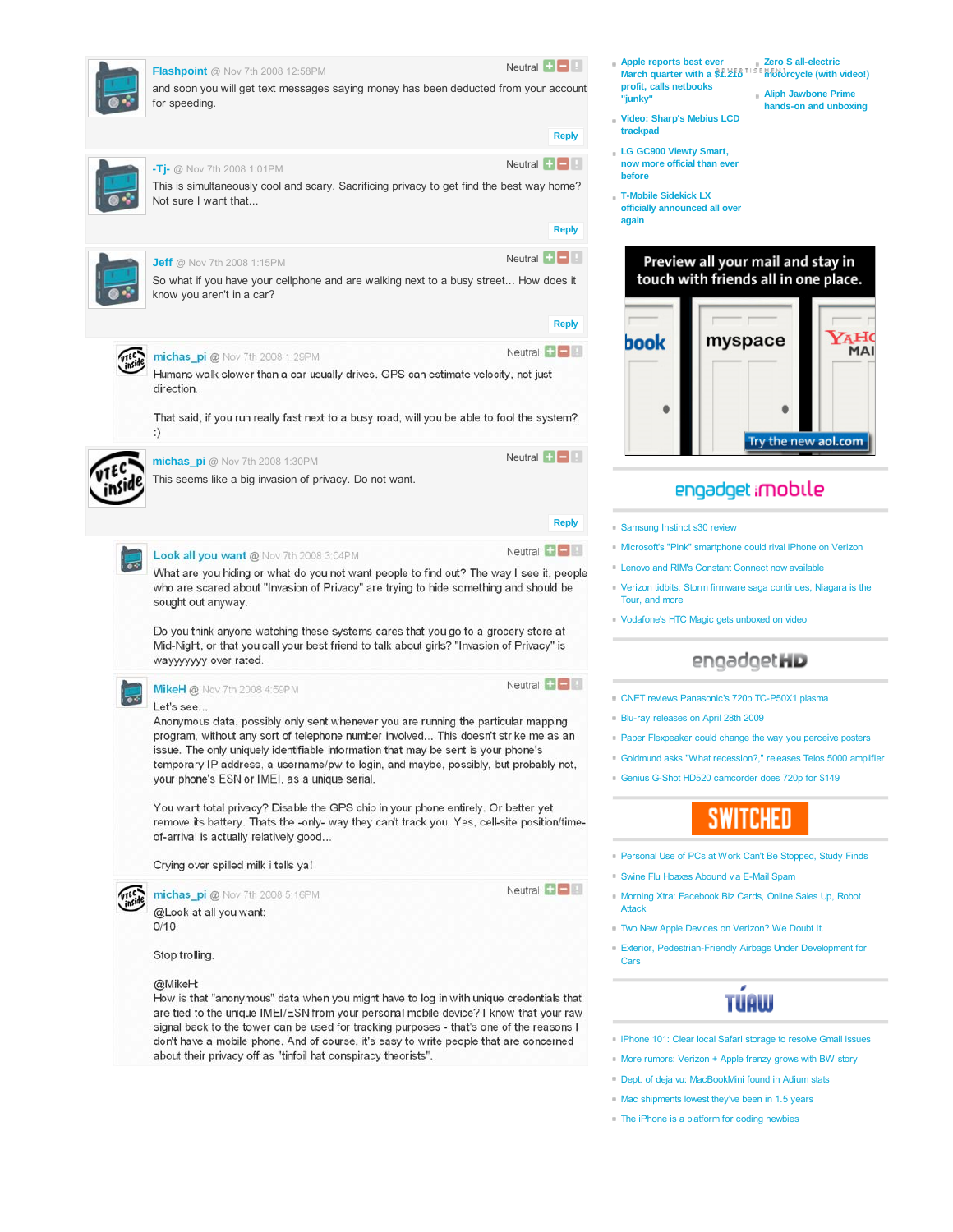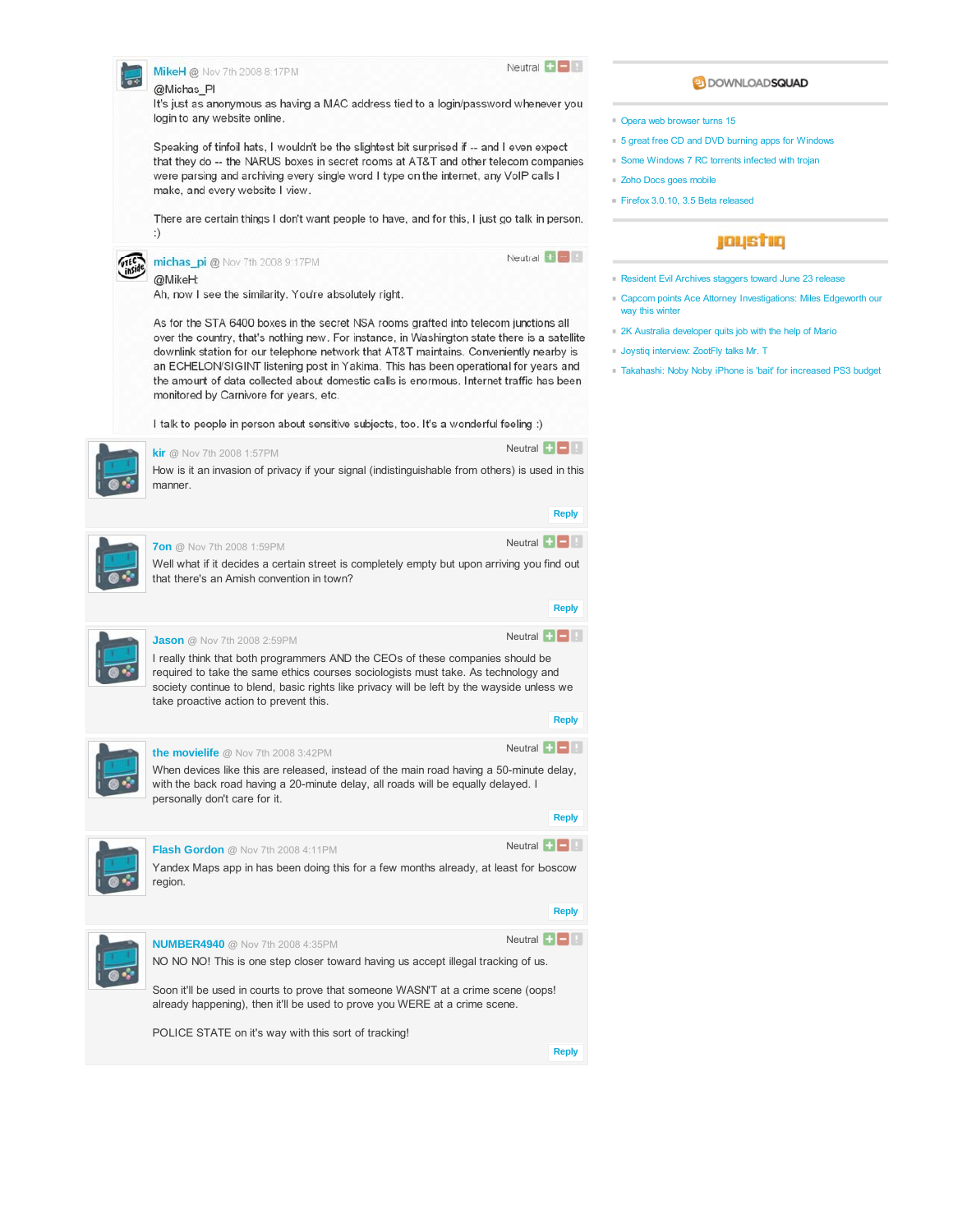|  | <b>gweedo</b> @ Nov 7th 2008 6:54PM<br>Even disabling GPS won't be enough. Cannot find the link now but read recently a town is<br>East coast US is using the bluetooth signals to map traffic flow patterns. Currently in<br>study, but expect it everywhere. Not sure if the user has to be actively paired to a<br>headset or not.                                                                                | Neutral $\blacksquare$         |
|--|----------------------------------------------------------------------------------------------------------------------------------------------------------------------------------------------------------------------------------------------------------------------------------------------------------------------------------------------------------------------------------------------------------------------|--------------------------------|
|  | Big brother may lose the RFID war, but something else (maybe this bluetooth thing) will<br>always be waiting in the wings. I hate this level of intrusion.                                                                                                                                                                                                                                                           |                                |
|  |                                                                                                                                                                                                                                                                                                                                                                                                                      | <b>Reply</b>                   |
|  | sonicwind @ Nov 7th 2008 7:34PM<br>no farting                                                                                                                                                                                                                                                                                                                                                                        | Neutral $\blacksquare$         |
|  |                                                                                                                                                                                                                                                                                                                                                                                                                      | <b>Reply</b>                   |
|  | Eugenia Loli-Queru @ Nov 8th 2008 4:09AM<br>Interesting times.                                                                                                                                                                                                                                                                                                                                                       | Neutral $\left  \cdot \right $ |
|  |                                                                                                                                                                                                                                                                                                                                                                                                                      | <b>Reply</b>                   |
|  |                                                                                                                                                                                                                                                                                                                                                                                                                      | Neutral $\Box$                 |
|  | <b>padre</b> @ Nov 8th 2008 4:40AM<br>High Definition Traffic is available for some time: http://www.tomtom.com/services<br>/service.php?id=2                                                                                                                                                                                                                                                                        |                                |
|  |                                                                                                                                                                                                                                                                                                                                                                                                                      | <b>Reply</b>                   |
|  | <b>PK</b> @ Nov 8th 2008 10:47AM                                                                                                                                                                                                                                                                                                                                                                                     | Neutral $\Box$                 |
|  | Yandex. Probki works like that in Russia for 2+ years. Extremely useful and popular<br>service - and work on almost any smartphone with GPS. And yes - you'll have to<br>sacrifice privacy to use certain techologies. But whole society is "un-private" place - total<br>privacy possible/available only on uninhabited islands.                                                                                    |                                |
|  |                                                                                                                                                                                                                                                                                                                                                                                                                      | <b>Reply</b>                   |
|  | <b>Roofcat</b> @ Nov 11th 2008 10:44AM                                                                                                                                                                                                                                                                                                                                                                               | Neutral $\Box$                 |
|  | To complete "Russian" picture of crowdsourced traffic monitoring - Probkovorot (or<br>www.77.ru) is worth mentioning. It is another project on similar principles, working on<br>winmobile smartphones and started over 2 years ago. Currently it has smaller number of<br>participants compared with MM (hundreds per day according their own stats) covering<br>around 500 km of roads daily (again project stats) |                                |
|  |                                                                                                                                                                                                                                                                                                                                                                                                                      | <b>Reply</b>                   |
|  |                                                                                                                                                                                                                                                                                                                                                                                                                      |                                |

### **Add your comments**

| Returning<br>New Readers                                                  |           |  |  |  |  |
|---------------------------------------------------------------------------|-----------|--|--|--|--|
| Members enter your username and password.                                 |           |  |  |  |  |
| E-mail:                                                                   | Password: |  |  |  |  |
|                                                                           |           |  |  |  |  |
|                                                                           |           |  |  |  |  |
| Your comments:                                                            |           |  |  |  |  |
|                                                                           |           |  |  |  |  |
|                                                                           |           |  |  |  |  |
|                                                                           |           |  |  |  |  |
|                                                                           |           |  |  |  |  |
|                                                                           |           |  |  |  |  |
|                                                                           |           |  |  |  |  |
|                                                                           |           |  |  |  |  |
| $\overline{\mathbf{v}}$<br>Remember me                                    |           |  |  |  |  |
| $\overline{\mathbf{v}}$<br>E-Mail me when someone replies to this comment |           |  |  |  |  |

| About / Masthead          |  |  |  |
|---------------------------|--|--|--|
| Media / Press / PR        |  |  |  |
| <b>FAQ</b>                |  |  |  |
| <b>Engadget Software</b>  |  |  |  |
| Contact us                |  |  |  |
| <b>Sections</b>           |  |  |  |
| Announcements             |  |  |  |
| Ask Engadget              |  |  |  |
| Cellphones                |  |  |  |
| <b>CES</b>                |  |  |  |
| <b>Desktops</b>           |  |  |  |
| <b>Digital Cameras</b>    |  |  |  |
| <b>Displays</b>           |  |  |  |
| Gaming                    |  |  |  |
| <b>GPS</b>                |  |  |  |
| <b>Handhelds</b>          |  |  |  |
| <b>HDTV</b>               |  |  |  |
| <b>Home Entertainment</b> |  |  |  |
| <b>Household</b>          |  |  |  |
| <b>Interviews</b>         |  |  |  |
| Laptops                   |  |  |  |
| <b>Media PCs</b>          |  |  |  |
| <b>Meta</b>               |  |  |  |
| Misc. Gadgets             |  |  |  |
| Networking                |  |  |  |
| <b>Peripherals</b>        |  |  |  |
| <b>Podcasts</b>           |  |  |  |
| <b>Portable Audio</b>     |  |  |  |
| <b>Portable Video</b>     |  |  |  |
| <b>Robots</b>             |  |  |  |
| <b>Science</b>            |  |  |  |
| <b>Storage</b>            |  |  |  |
| <b>Tablet PCs</b>         |  |  |  |
| <b>Transportation</b>     |  |  |  |
| Wearables                 |  |  |  |
| <b>Wireless</b>           |  |  |  |
|                           |  |  |  |

**Resources**



### **WIN Network**

| Autos         |  |
|---------------|--|
| Technology    |  |
| Lifestyle     |  |
| Gaming        |  |
| Entertainment |  |
| Finance       |  |
| <b>Sports</b> |  |
| Also on AOL   |  |